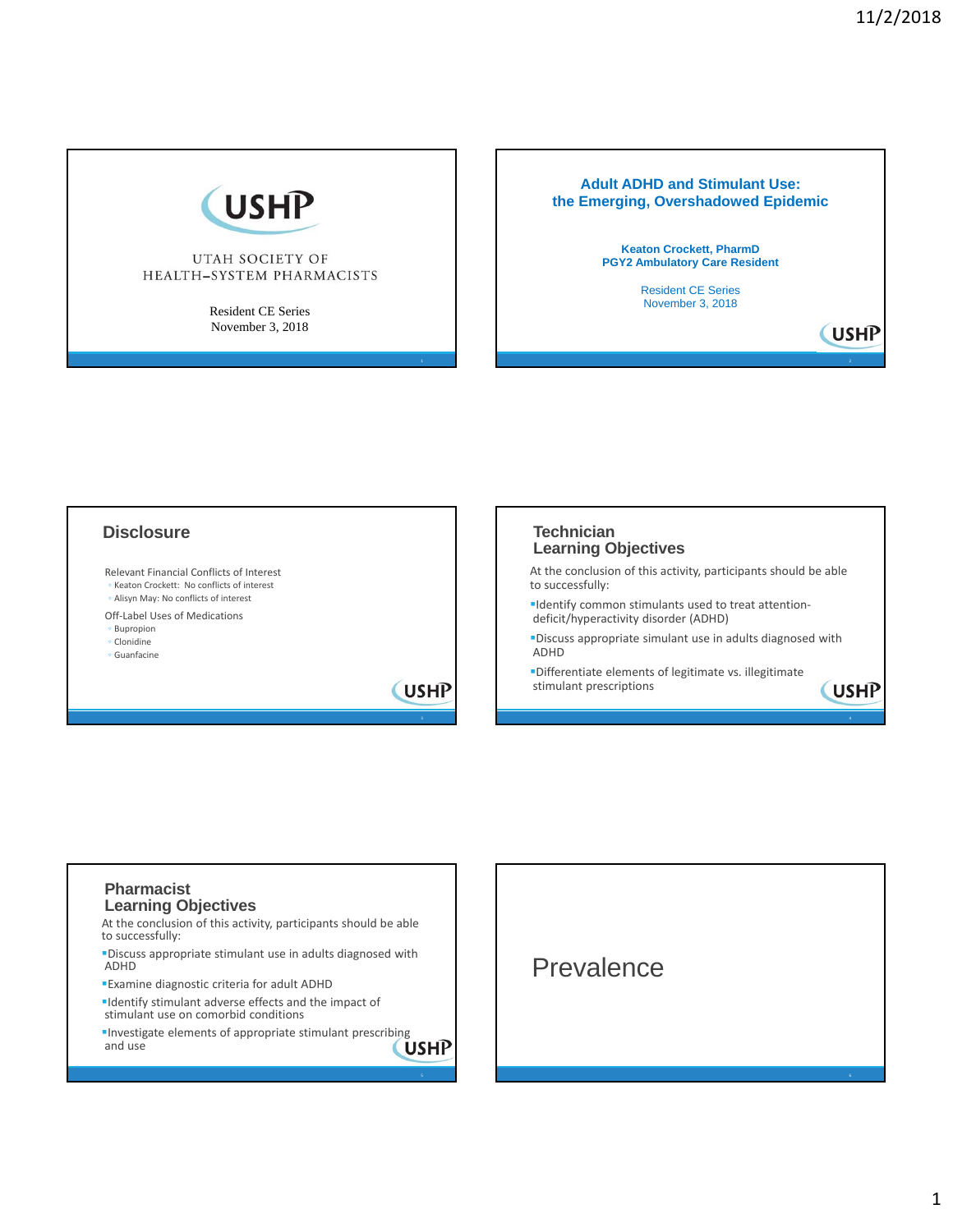### **ADHD at Sugarhouse Clinic**

**-550 patients seen in a 1 week period 42 patients with current stimulant Rx** 

**13 visits for stimulant refills** 

**10 visits were new patients** requesting ADHD medications or existing patients requesting new ADHD medication/diagnosis













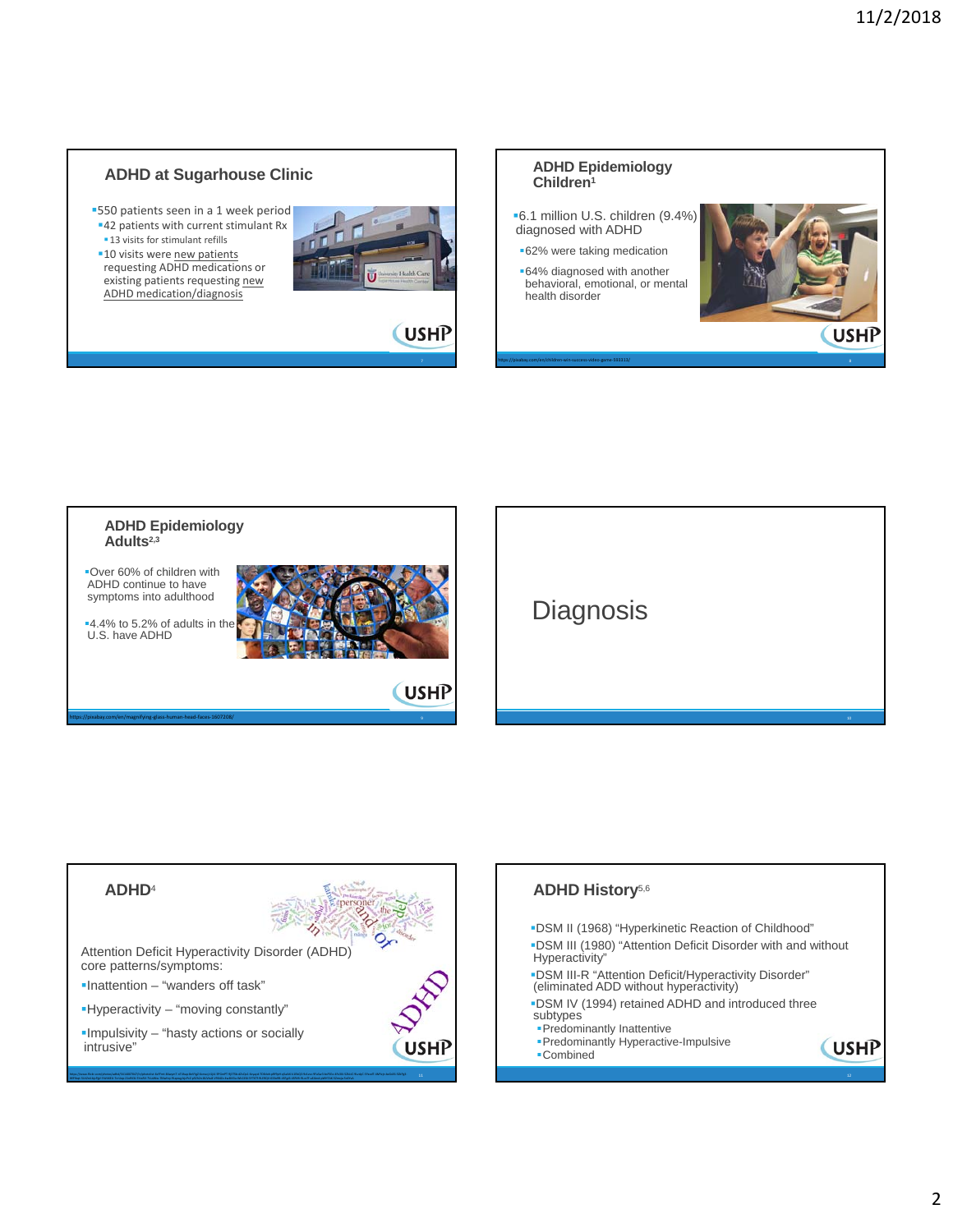**USHP** 

### **DSM V Criteria**

#### A – Persistent pattern of inattention and/or hyperactivityimpulsivity that interferes with functioning or development

Gives examples how symptoms may manifest in adolescents and adults

Reduced required number of symptoms from 6 to 5 for "older" adolescents and adults (**17 years and older**)

**B** – Several symptoms present prior to age 12 Changed age of symptom onset from before age 7 to before age 12

### **DSM V Criteria**<sup>7</sup>

**C** – Several symptoms present in 2 or more settings (home, school, work, social, other)

-D - Clear evidence that symptoms interfere with social, academic, or occupational functioning

**E** – Symptoms are not better explained by another mental disorder

### **DSM V Criteria**<sup>7</sup> Inattention – 5 or more required:

Overlooks or misses details; work is inaccurate Difficulty remaining focused (during lectures, conversations, lengthy reading) Often does not seem to listen when spoken to directly (mind seems elsewhere) Does not follow through (starts tasks but quickly loses focus) Difficulty organizing tasks (messy, poor time management, misses deadlines) Avoid tasks requiring sustained mental effort (preparing reports, completing forms) Often loses things (books, tools, wallets, keys, paperwork, eyeglasses, mobile telephones) Easily distracted (has unrelated thoughts) Often forgetful (returning calls, paying bills, keeping appointments)

| DSM V Criteria <sup>7</sup> Hyperactivity/Impulsivity-5 or more required:                         |
|---------------------------------------------------------------------------------------------------|
| Often fidgets with or taps hands/feet or squirms in seat                                          |
| Often leaves seat in situations when remaining seated is expected (classroom, office)             |
| Often runs about or climbs in situations where it is inappropriate (feeling restless)             |
| Often unable to play or engage in leisure activities quietly                                      |
| Acts as if "driven by a motor" (hard time being still for a long periods – restaurants, meetings) |
| Often talks excessively                                                                           |
| Often blurts out answers before questions are completed (can't wait for turn in conversations)    |
| Often has difficulty waiting his or her turn (while waiting in line)                              |
| Often interrupts or intrudes others (butts into conversations, take over what others are doing)   |
|                                                                                                   |



 $\mathsf{P}$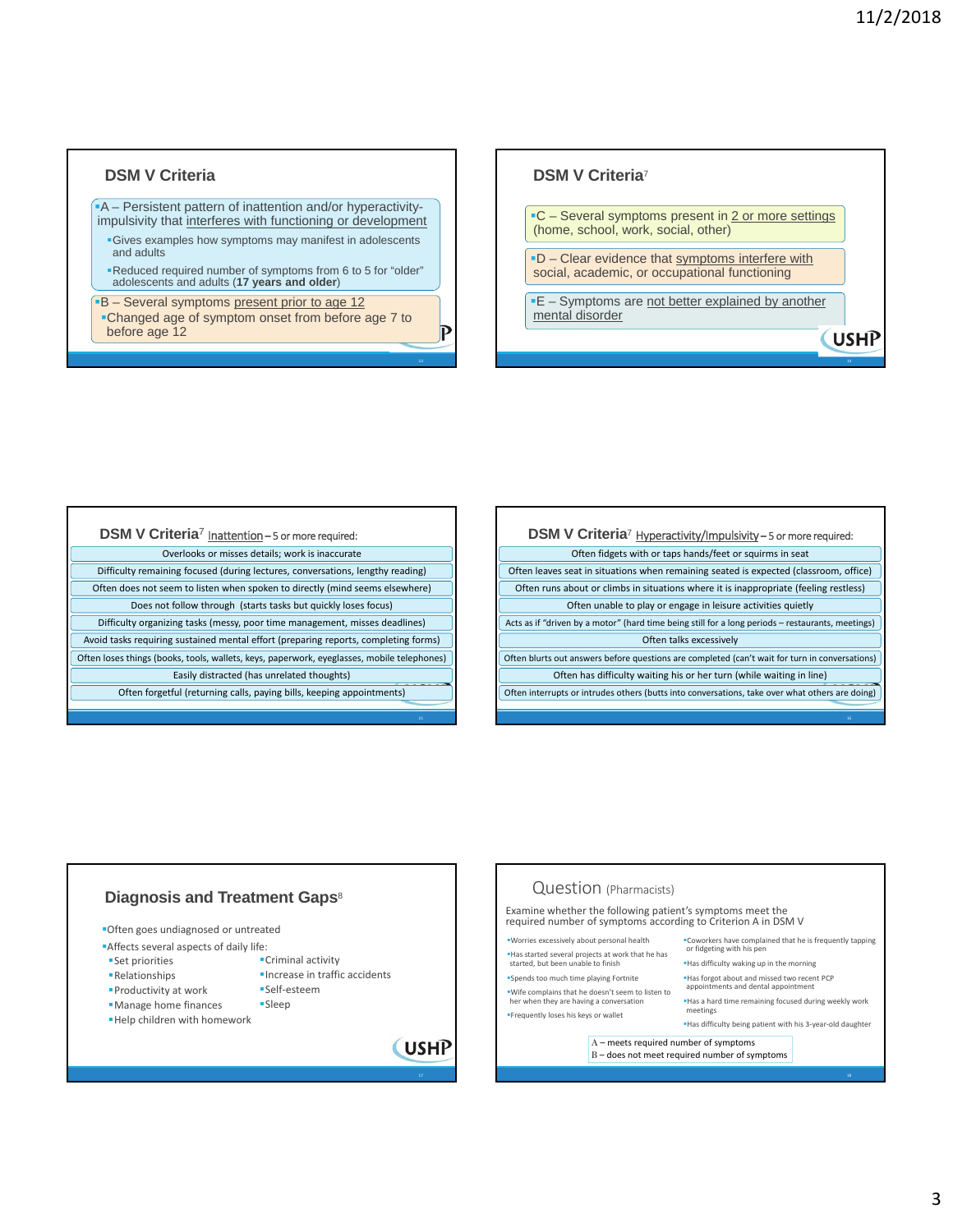# **Comorbidities**

### **Comorbidities: WHO estimates 2017**<sup>9</sup>

| <b>Bipolar: 9%</b><br>Bipolar: 15%<br><b>MDD:</b> 15%<br>8%<br>$-MDD:$<br>Anxiety: 34%<br><b>Anxiety: 9%</b> | Prevalence of comorbidities<br>in patients with ADHD | Prevalence of ADHD in<br>patients with other conditions |
|--------------------------------------------------------------------------------------------------------------|------------------------------------------------------|---------------------------------------------------------|
|                                                                                                              |                                                      |                                                         |
|                                                                                                              |                                                      |                                                         |
|                                                                                                              |                                                      |                                                         |
|                                                                                                              | $\blacksquare$ SUD: 11%                              | $-SUD:$<br>11%                                          |

MDD: Major Depressive Disorder SUD: Substance Use Disorder





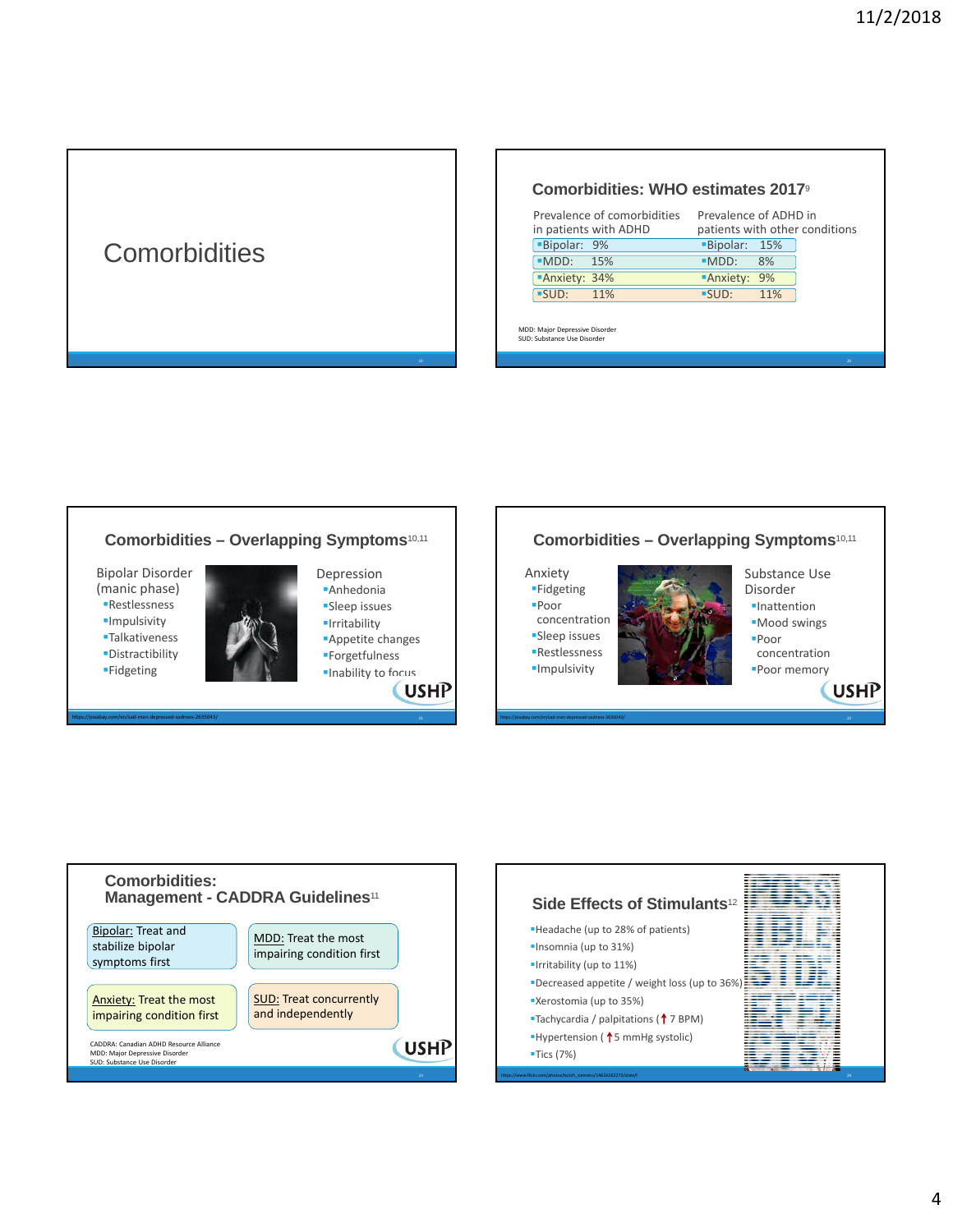### Boxed Warnings<sup>12</sup>

### Abuse and Dependence:

- "CNS stimulants, including methylphenidate-containing products and amphetamines,<br>have a high potential for abuse and dependence…"<br>"Long-term abusive use can lead to marked tolerance and psychological dependence
- "Long-term abusive use can lead to marked tolerance<br>with varying degrees of abnormal behavior…"

#### Cardiovascular events:

artowardschaft events:<br>
"Use has been associated with serious cardiovascular events including sudden death<br>
in patients with preakisting structural cardiac abnormalities or other serious heart<br>
problems...patients should

| A 46 year old female has recently been diagnosed with ADHD and is starting<br>dextroamphetamine/amphetamine. Based on her medication profile, what comorbid<br>conditions could be adversely affected with the initiation of<br>dextroamphetamine/amphetamine? |                      |                       |
|----------------------------------------------------------------------------------------------------------------------------------------------------------------------------------------------------------------------------------------------------------------|----------------------|-----------------------|
| "Metformin 500 mg twice daily                                                                                                                                                                                                                                  | [Diabetes]           |                       |
| "Losartan 100 mg daily                                                                                                                                                                                                                                         | [Hypertension]       |                       |
| "Simvastatin 20 mg daily                                                                                                                                                                                                                                       | [Hyperlipidemia]     | $A - Yes$<br>$B - No$ |
| "Sumatriptan 50 mg PRN                                                                                                                                                                                                                                         | [Migraines/Headache] |                       |
| "Zolpidem 5 mg at night PRN                                                                                                                                                                                                                                    | [Insomnia]           |                       |
| <b>Buspirone 10 mg twice daily</b>                                                                                                                                                                                                                             | [Anxiety]            |                       |
|                                                                                                                                                                                                                                                                |                      |                       |

# Stimulant Use in ADHD

### **Products**<sup>12</sup>

- Stimulants
- Methylphenidate (Ritalin®)
- Amphetamine salts (Adderall®)

### ■Non-stimulants

- ■Atomoxetine (Stratterra®) FDA approved
- Clonidine (extended release) FDA approved in children only FDA approved in children only
- 

Bupropion Not FDA approved

**USHP** 



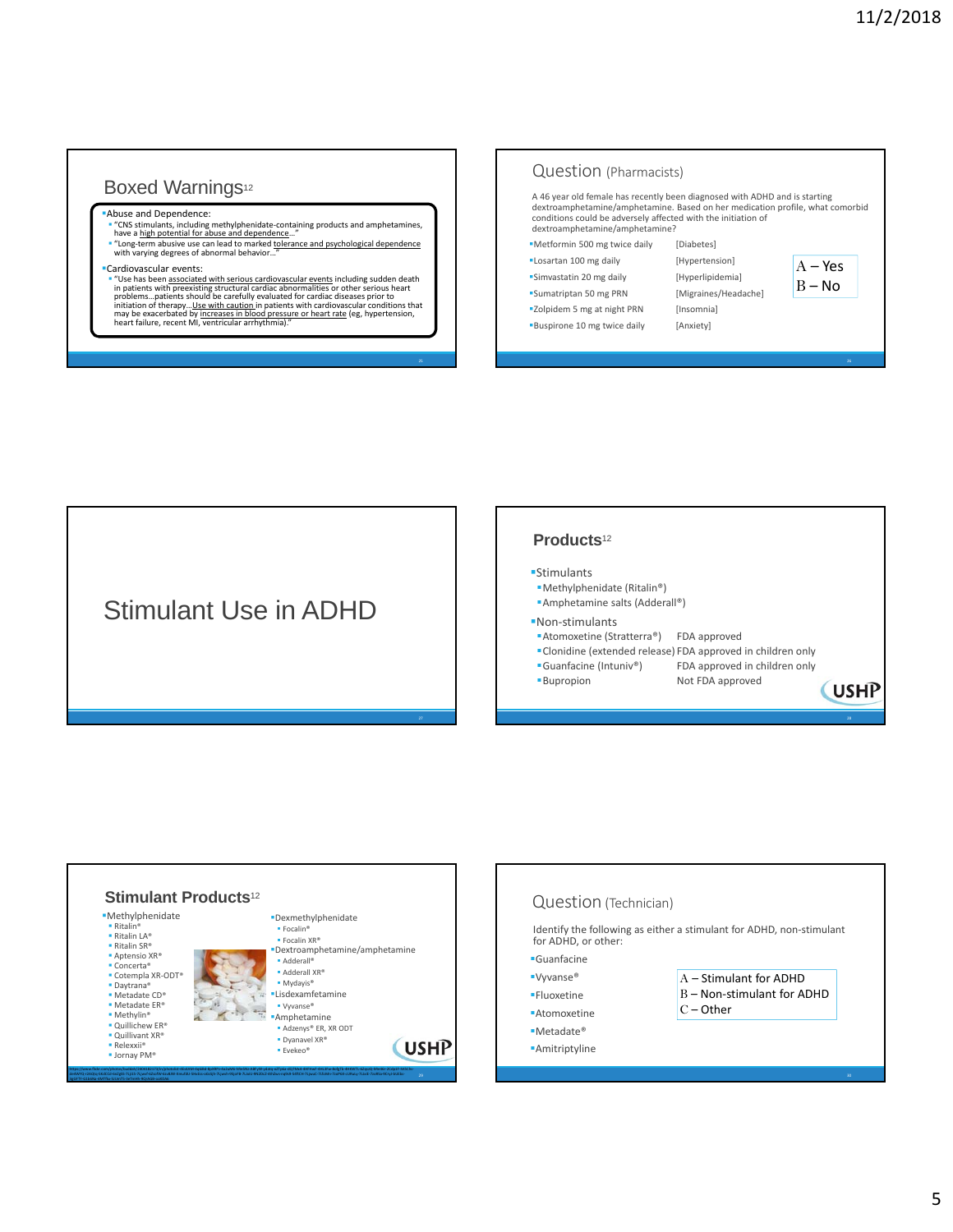### **Increase in Use Among Women**<sup>13</sup>

Prescription claims among privately insured women aged 15‐44 years, United States 2003‐2015

- 344% increase overall
- 450% increase in women age 20‐24
- ■700% increase in women age 25-29 560% increase in women age 30‐34
- 



### **Prevalence of Prescription Stimulants**<sup>14</sup>

2015‐2016 National Surveys on Drug Use and Health Adult prescription stimulants have surpassed youth prescriptions Adults >18 years from 2015‐2016

Approximately 16 million adults (6.6%) used prescription stimulants 11 million reported use without misuse 5 million reported misuse at least once – **31.2% of stimulant users**

0.4 million had prescription stimulant use disorders

**USHP** 

**USHP** 



2015‐2016 National Surveys on Drug Use and Health Definition of Misuse – in any way that a doctor did not direct you to use them, including:

1 – Use without a prescription of your own

2 – Greater amounts, more often or longer that you were told to take them

3 – Use in any other way a doctor did not direct you to use them



### **Prevalence of Prescription Stimulants**<sup>14</sup> 2015‐2016 National Surveys on Drug Use and Health Main motivations for misuse Help be alert of concentrate (56.34%) Help Study (21.88%) Get high or experiment (15.53%) Lose weight (4.07%) Other (2.17%) **USHP**

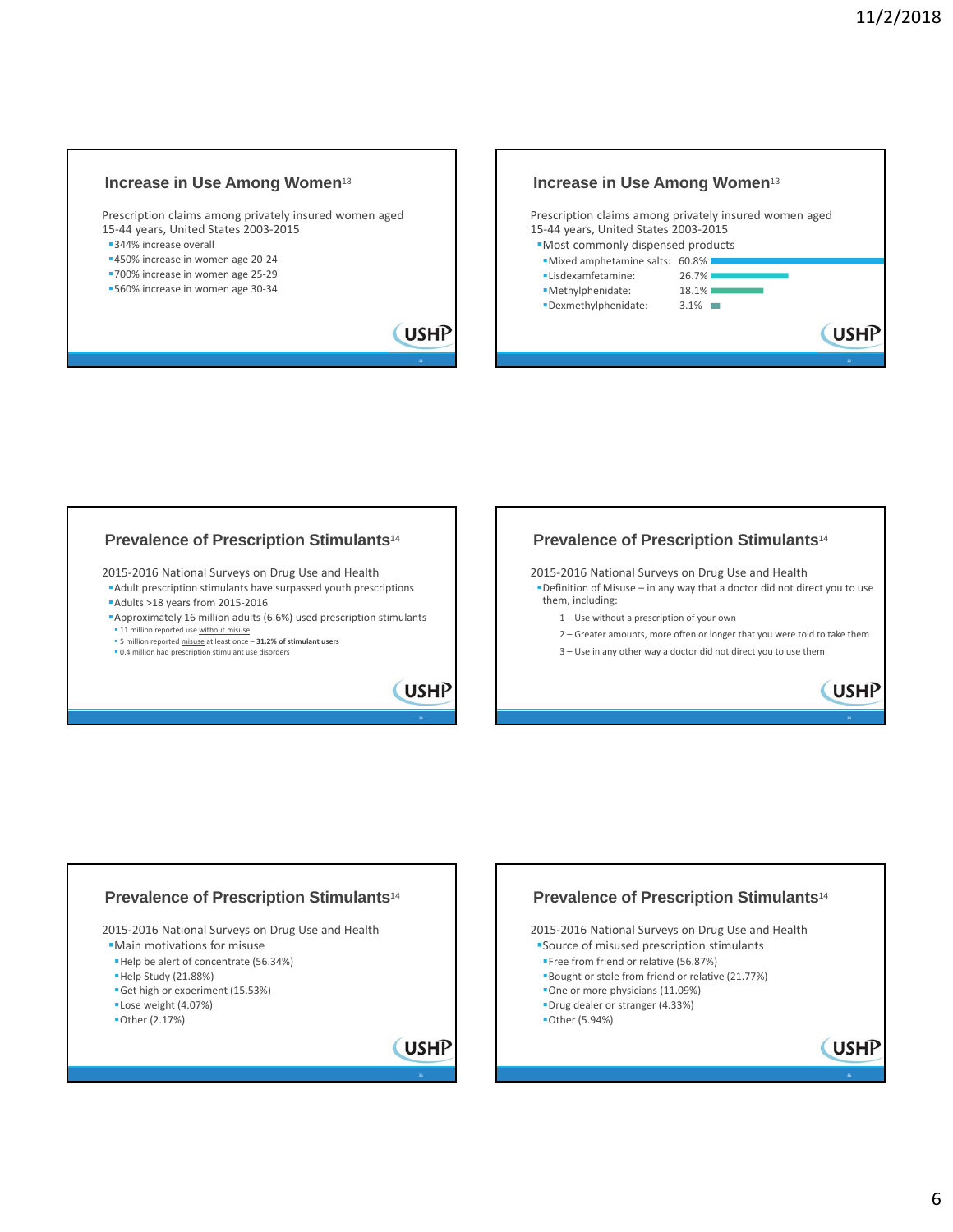| Use Among College Students <sup>15</sup> |                                  |                                    |       |                   |
|------------------------------------------|----------------------------------|------------------------------------|-------|-------------------|
|                                          | <b>Drug Use by</b><br>Age 24 (%) | <b>First Use in</b><br>College (%) |       |                   |
| Marijuana                                | 65.8                             | 37.2                               |       |                   |
| <b>Prescription Stimulants</b>           | 34.1                             | 25.7                               |       |                   |
| <b>Prescription Analgesics</b>           | 27.2                             | 19.9                               |       |                   |
| Hallucinogens                            | 19.4                             | 13.5                               |       |                   |
| Cocaine                                  | 15.9                             | 14.1                               | $A =$ |                   |
| Tranquilizers                            | 15.5                             | 13.3                               |       | B.TUV             |
| Ecstasy                                  | 11.4                             | 10.7                               |       | n                 |
| <b>Inhalants</b>                         | 9.6                              | 6.5                                |       | <b>QuickShare</b> |
| Methamphetamines                         | 2.8                              | 1.4                                |       |                   |
| Heroin                                   | 1.2                              | 0.5                                |       |                   |

Г

|                                                                                       | Use Among College Students <sup>16</sup>        |      |                      |
|---------------------------------------------------------------------------------------|-------------------------------------------------|------|----------------------|
| "Do college students improve grades by using prescription<br>stimulants nonmedically? |                                                 |      |                      |
|                                                                                       | <b>NPS Use</b>                                  | %    | <b>Change in GPA</b> |
|                                                                                       | Abstainers (did not engage in NPS)              | 68.8 |                      |
|                                                                                       | Initiators (NPS year 3, not year2)              | 8.7  |                      |
|                                                                                       | Desisters (NPS year 2, not year 3)              | 5.8  |                      |
|                                                                                       | Persisters (NPS in both years)                  | 16.7 |                      |
|                                                                                       | NPS - nonmedical use of prescription stimulants |      |                      |
|                                                                                       |                                                 |      | 38                   |

|                                                                                       | Use Among College Students <sup>16</sup>        |               |                                      |                                                    | <b>Stimulant C</b>                               |
|---------------------------------------------------------------------------------------|-------------------------------------------------|---------------|--------------------------------------|----------------------------------------------------|--------------------------------------------------|
| "Do college students improve grades by using prescription<br>stimulants nonmedically? |                                                 |               |                                      | <b>US</b> poison centers re<br>medications in 2010 |                                                  |
|                                                                                       | <b>NPS Use</b>                                  | $\frac{9}{6}$ | <b>Change in GPA</b>                 |                                                    |                                                  |
|                                                                                       | Abstainers (did not engage in NPS) 68.8         |               | 40.053                               |                                                    | <b>Primary: neurologic</b><br><b>-</b> Mydriasis |
|                                                                                       | Initiators (NPS year 3, not year2)              | 8.7           | $\downarrow$ 0.025 (not significant) |                                                    | Tremor<br><b>-Agitation</b>                      |
|                                                                                       | Desisters (NPS year 2, not year 3) 5.8          |               | $\uparrow$ 0.016 (not significant)   |                                                    | <b>-</b> Hyperreflexia<br>Combative behavior     |
|                                                                                       | Persisters (NPS in both years)                  | 16.7          | $\downarrow$ 0.025 (not significant) |                                                    | • Confusion<br>· hallucinations                  |
|                                                                                       | NPS - nonmedical use of prescription stimulants |               |                                      |                                                    |                                                  |
|                                                                                       |                                                 |               | 39.                                  |                                                    |                                                  |







- Required Information for Schedule II Medications: Date of issue
- Patient's name and address
- Practitioner's name, address, and DEA registration number
- Drug name

Г

1

- Drug strength
- **Dosage form**
- Quantity prescribed
- **Directions for use**
- **Signature of prescriber**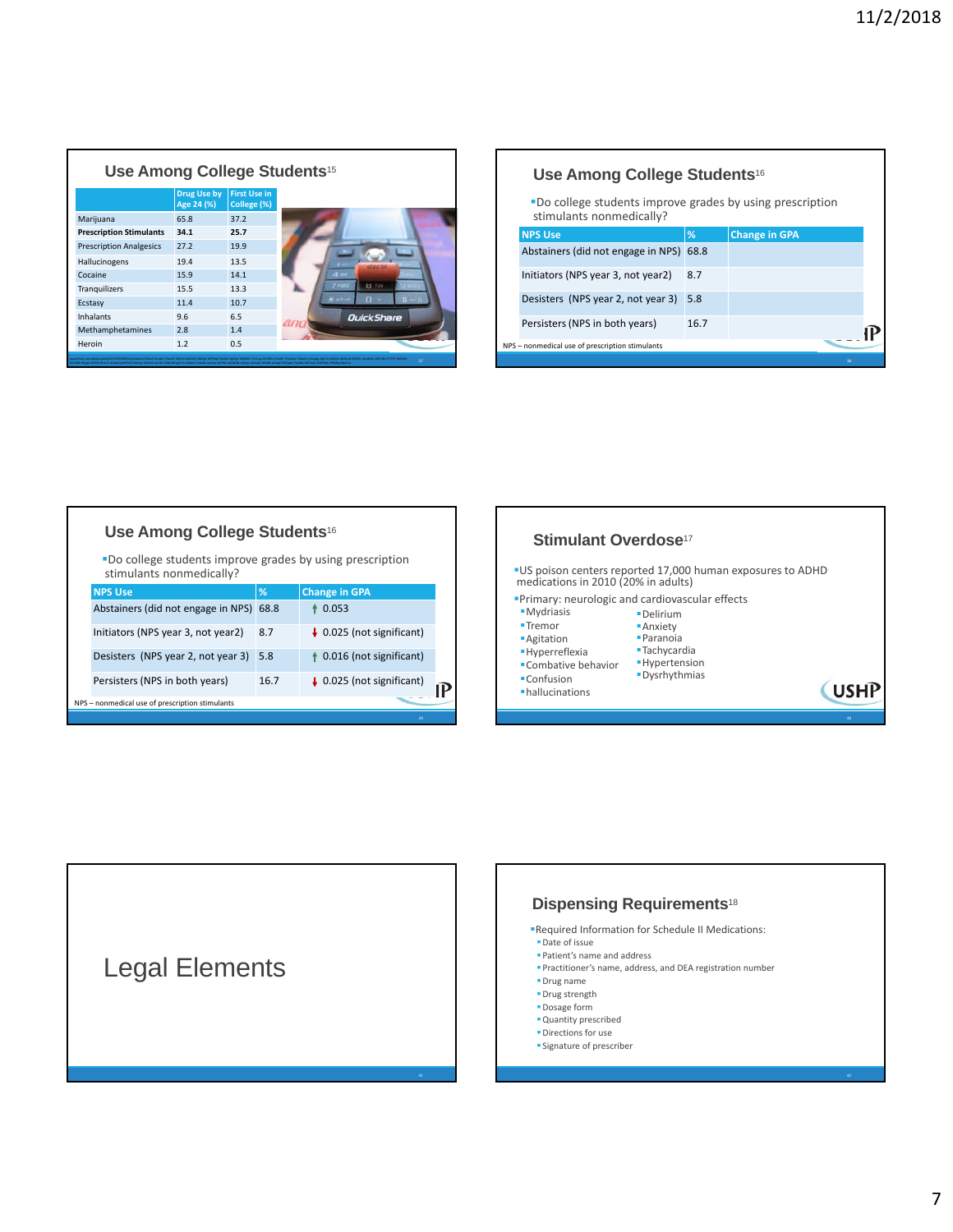**USHP** 

**USHP** 

### **Dispensing Requirements**19,20

May not exceed one‐month's supply

- Must be dispensed within 30 days of issue or dispensing date
- Refills are not allowed

Up to three prescriptions for the same CII may be issued at the same time Facsimile prescriptions require that the hard copy be presented at time of dispensing (exceptions for LTCFs and hospice)

CII prescriptions "may be partially dispensed if the pharmacist is unable to supply the full quantity" – the remaining must be dispensed with in 72 hours, or a new prescription is required

Must be issued for legitimate medical purpose – some occasions may require ICD‐10 codes



### **Opioid legislation that could potentially translate to stimulants**21,22

HB127 – Prescribers shall check the controlled substance database when prescribing a CII or CIII opioid to a patient for the first time [Effective date 5/8/18]

HB399 – Pharmacists shall apply warning labels to opiates and display pamphlets created by the Department of Health [Effective date 5/8/18]



- For "theft of significant loss of any controlled substance" Must be done within one business day of discovery Encouraged to submit online
- 

Falsified Prescriptions

Notify prescriber Notify law enforcement

# Question (Pharmacist)

A new patient presents to your pharmacy for a prescription of Adderall XR 20 mg which was e‐prescribed from Dr. Energizer. You run a DOPL report and find that 7 days ago the patient filled Concerta 27 mg at a different pharmacy, prescribed by Dr. Suspicion. Discuss with your neighbor how you would further investigate or handle the scenario.

### **Transitions of Care Pearls**

- Do inpatients need to be continued on prescription stimulants? – Not typically
- Withdrawal is unlikely in patients taking prescribed therapeutic doses
- How soon are stimulants effective after resuming therapy? – "Immediately" (20-180 minutes) $12$